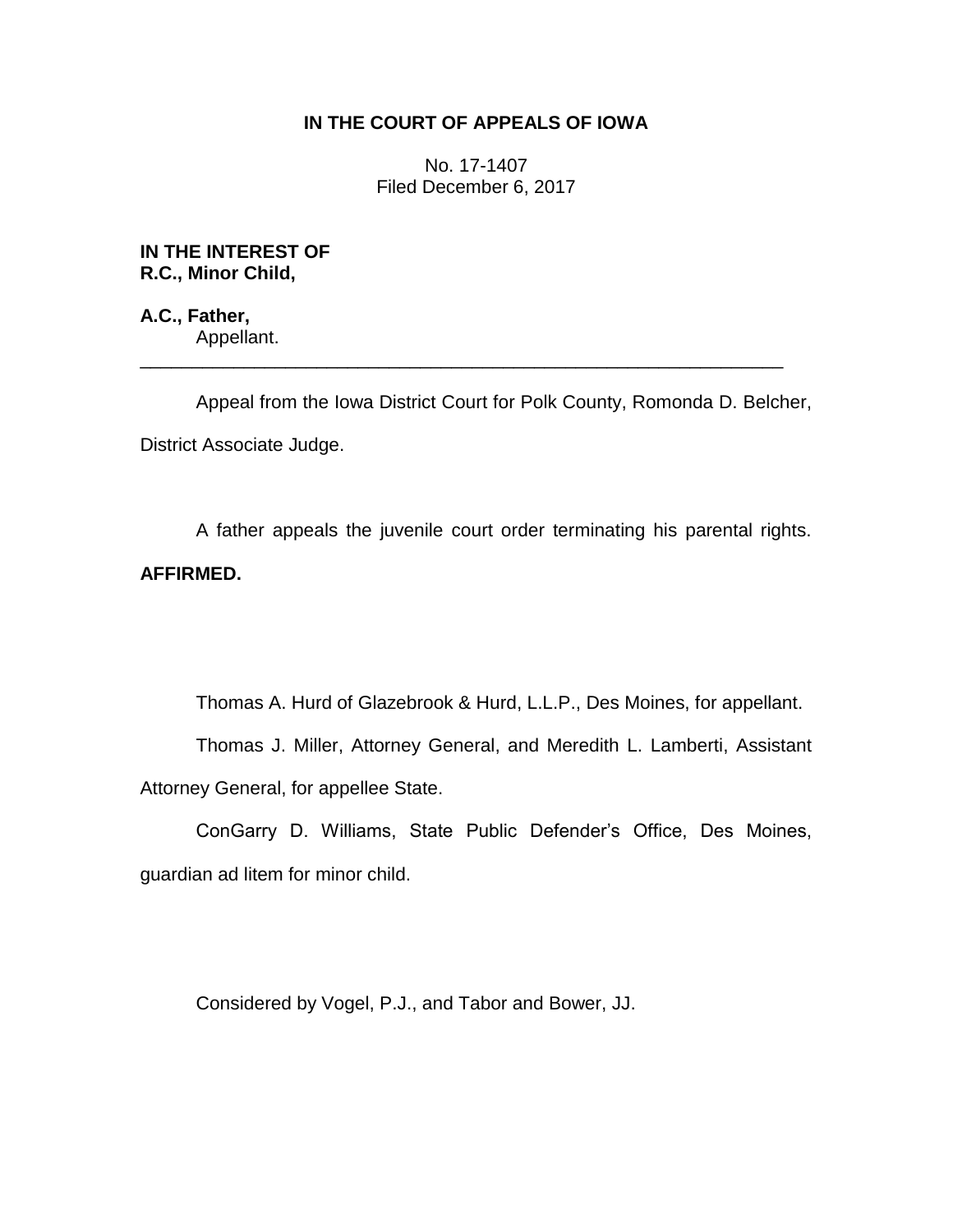#### **BOWER, Judge.**

A father appeals the juvenile court order terminating his parental rights. We find there is clear and convincing evidence in the record to support termination of the father's rights. We also find termination is in the child's best interests. We affirm the decision of the juvenile court.

### **I. Background Facts & Proceedings**

A.C., father, and M.C., mother, are the parents of a child, R.C., born in 2014. The parents have a history of substance abuse. The child was removed from the parents' care on July 28, 2016, after the mother became intoxicated and abandoned the child near an intersection. The mother was charged with public intoxication, child endangerment, and assault on a police officer. The father stated he had recently used methamphetamine and was not in a position to safely parent the child. On removal, a hair test of the child was positive for methamphetamine and marijuana. The child was placed in the care of a maternal great-aunt.

The child was adjudicated to be in need of assistance (CINA) pursuant to Iowa Code section 232.2(6)(c)(2) and (n) (2016). Until January 2017 the father had very limited contact with employees of the Iowa Department of Human Services (DHS). The child was hospitalized in February 2017 and restraints were necessary to keep the child from removing a tube in her nose. The parents removed one of the restraints, the young child removed the tubing, and medical personnel had to reinsert the tube, causing the child additional pain. In April 2017, DHS requested the father wear a drug patch and he refused. He did not

2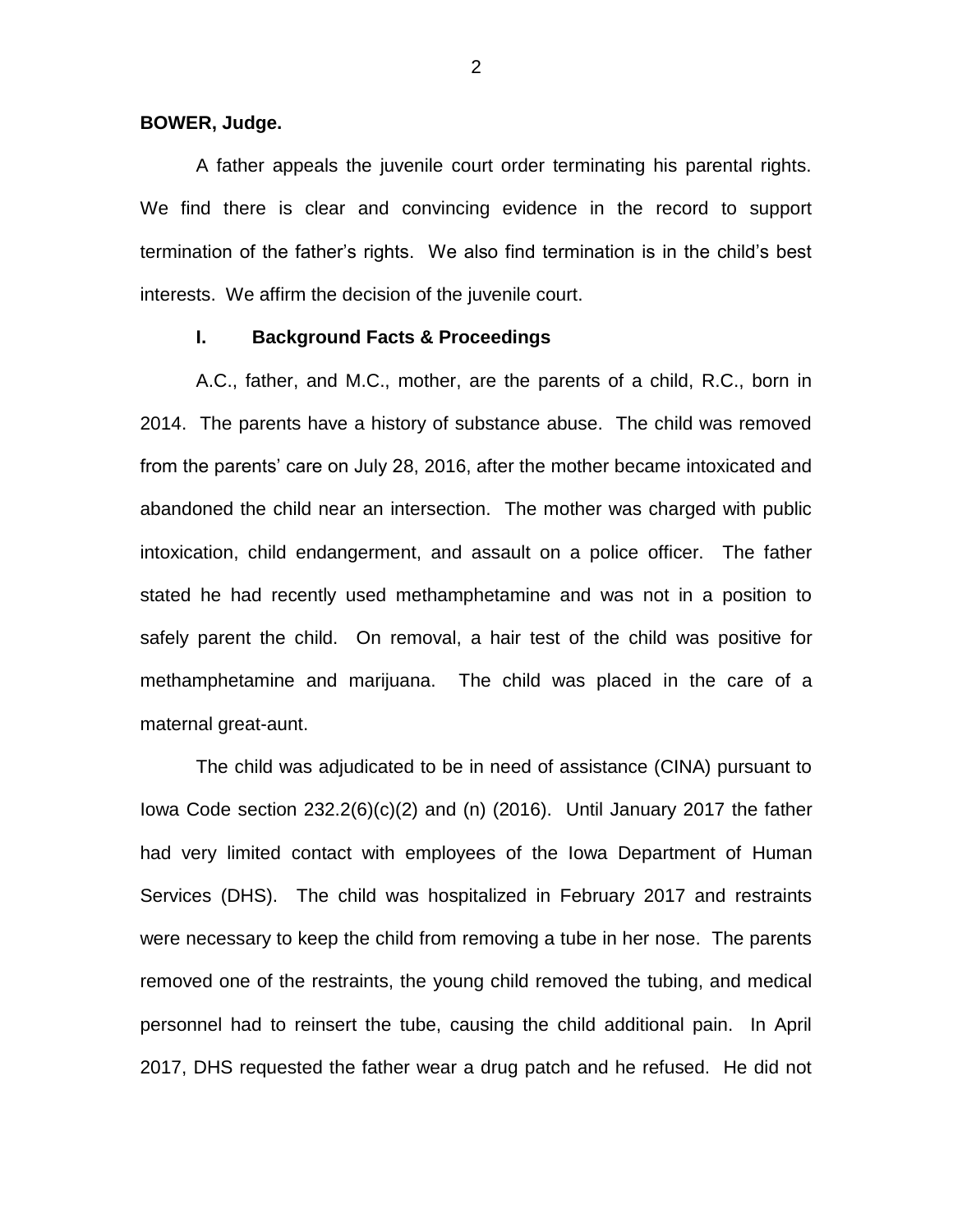participate in substance abuse treatment or mental health counseling. The father was inconsistent in exercising visitation with the child.

On May 8, 2017, the State filed a petition seeking termination of the parents' rights. At the termination hearing, held on July 6, 2017, the juvenile court ordered the father to submit to a drug test that day. The test was positive for marijuana, amphetamine, and methamphetamine. The court terminated the father's parental rights under section 232.116(1)(h) (2017).<sup>1</sup> The court found termination was in the child's best interests, noting "ongoing concerns about the safety of the child if returned to the care of either parent." The father now appeals the termination of his parental rights.

### **II. Standard of Review**

The scope of review in termination cases is de novo. *In re D.W.*, 791 N.W.2d 703, 706 (Iowa 2010). Clear and convincing evidence is needed to establish the grounds for termination. *In re J.E.*, 723 N.W.2d 793, 798 (Iowa 2006). Where there is clear and convincing evidence, there is no serious or substantial doubt about the correctness of the conclusions drawn from the evidence. *In re D.D.*, 653 N.W.2d 359, 361 (Iowa 2002). The paramount concern in termination proceedings is the best interests of the children. *In re L.L.*, 459 N.W.2d 489, 493 (Iowa 1990).

## **III. Sufficiency of the Evidence**

The father claims there was not clear and convincing evidence in the record to support termination of his parental rights. He claims the State failed to meet its burden to show the child could not be returned to his care. He states he

 1 The mother's parental rights were also terminated. She has not appealed.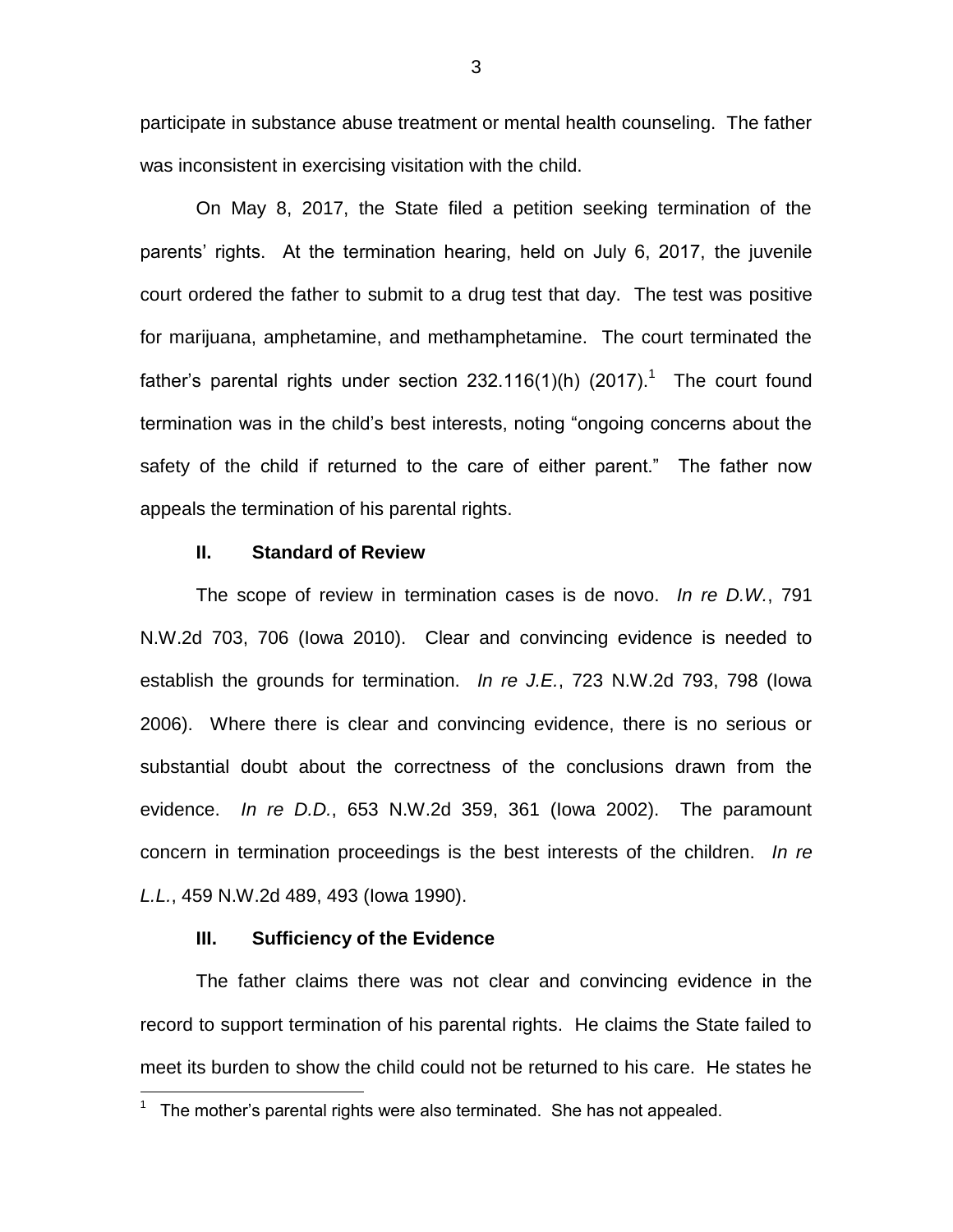has a close bond with the child. He claims there was no evidence to show any substance abuse or mental health concerns would prevent him from caring for the child.

We find there is sufficient evidence in the record to support termination of the father's parental rights. At the time of removal, the father told social workers he could not safely parent the child because he had been using methamphetamine. He refused the only drug testing request during the case, in April 2017. He did not participate in treatment for substance abuse. On the day of the termination hearing, the father tested positive for multiple controlled substances. We conclude the evidence shows the child could not be safely returned to the father's care because he has not taken any steps to address his substance abuse issues.

#### **IV. Best Interests**

The father claims termination of his parental rights is not in the child's best interests. In determining children's best interests, we "give primary consideration to the child's safety, to the best placement for furthering the long-term nurturing and growth of the child, and to the physical, mental, and emotional condition and needs of the child." Iowa Code § 232.116(2); *In re P.L.*, 778 N.W.2d 33, 39 (Iowa 2010).

We find termination of the father's parental rights is in the child's best interests. Although the child was removed in July 2016, the father had very limited contact with DHS until January 2017. Initially, he did not attend any visits or participate in any services. Even after he began attending visits with the child